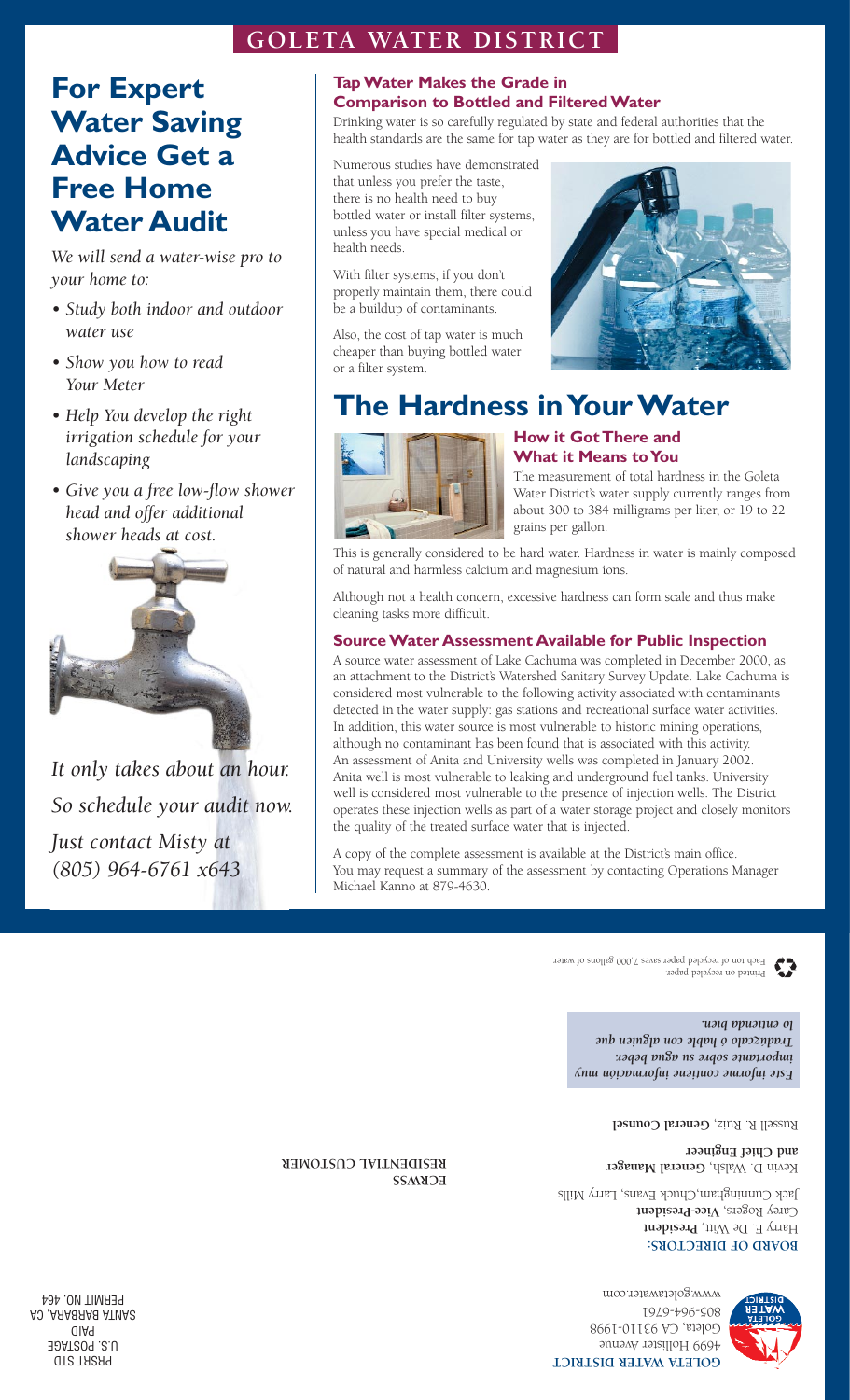

*INFORMATION ABOUT YOUR WATER*

# **How We Provide Top Quality Water**

*Round the Clock*

*Monitoring. Our certified water quality professionals monitor your water 24 hours a day, 7 days a week, so you don't have to worry about it.*

*Testing Accuracy. We conduct thousands of tests each year. The tests are done with such extraordinary accuracy that we can detect one hundredth of a part of a substance in a billion parts of water. This is equivalent to finding one drop of a substance in 1,300,000 gallons of water.*

*Frequency of Tests. Some of our tests are conducted daily, some weekly, some monthly, and at other intervals. With today's sophisticated equipment, we are even able to conduct some tests continuously around the clock.*

*Certified Labs. And the results of these tests come from our own state-certified lab and other independent state-certified labs.*

*Este informe contiene información muy importante sobre su agua beber. Tradúzcalo ó hable con alguien que lo entienda bien.*



# **2004 CONSUMER CONFIDENCE REPORT Once Again We Pass Our Annual Water Quality Tests**

*Last year, as in years past, your tap water met all EPA and State drinking water health standards.* 

*Goleta Water District is once again proud to report that our system did not violate a maximum contaminant level or any other water quality standard.* 

*This brochure is a snapshot of last year's water quality. Included are details about where your water comes from, what it contains, and how it compares to State standards.* 

*We are committed to providing you with information because informed customers are our best allies. For more information about your water, contact Dale Armstrong at 879-4678.*

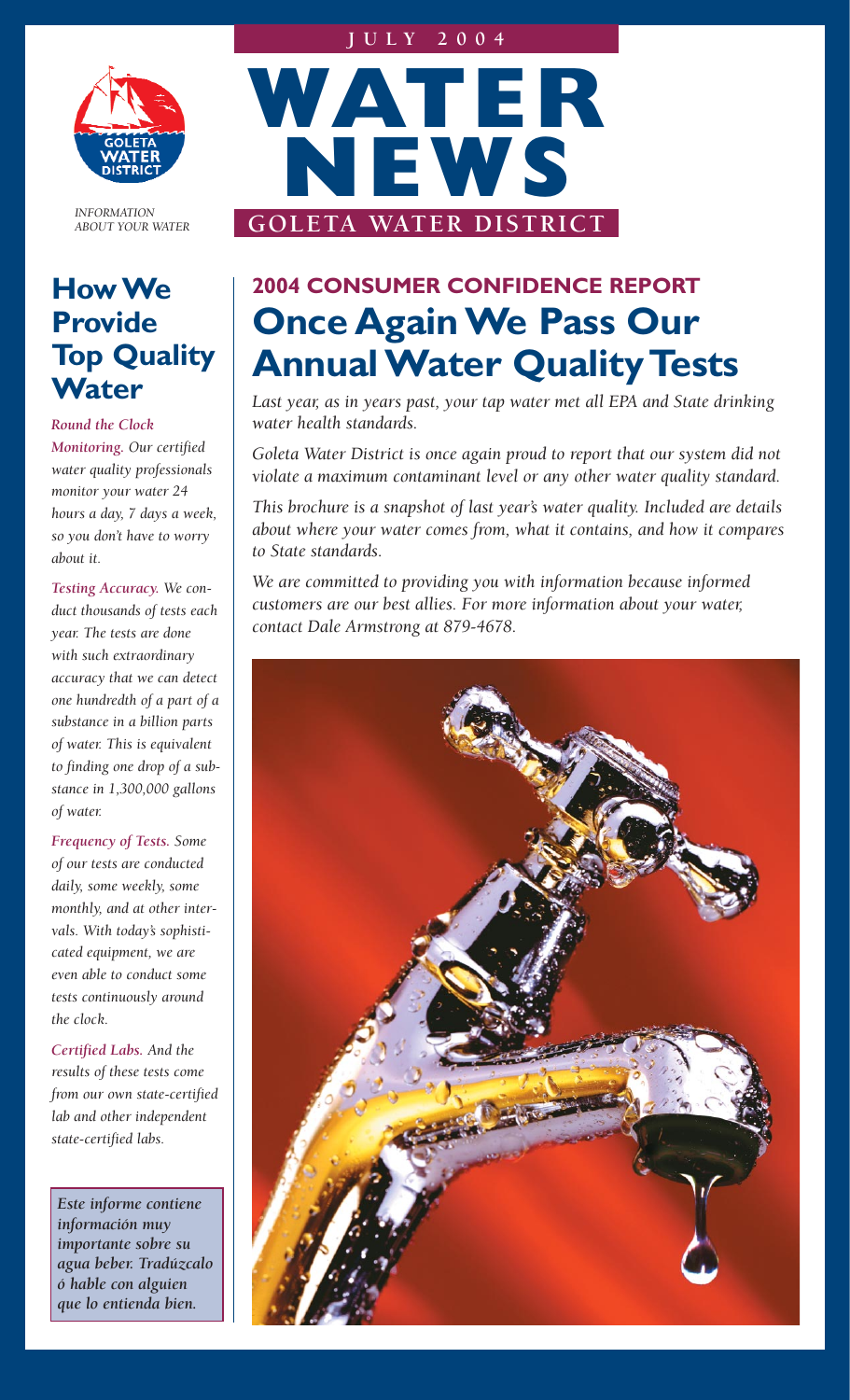# **Your Water Starts With a High Quality Source**

The main source of your water comes from Lake Cachuma and is treated at the Corona del Mar Water Treatment Plant. In addition,

the District maintains a number of wells as a backup supply. In 2003, Anita and University Wells were used briefly in April.

# **Sources of Drinking Water**

*The sources of drinking water (both tap water and bottled water) include rivers, lakes, streams, ponds, reservoirs, springs, and wells. As water travels over the surface of the land or through the ground, it dissolves naturally-occurring minerals and, in some cases, radioactive material, and can pick up substances resulting from the presence of animals or from human activity. Contaminants that may be present in source water include:*

- Microbial contaminants, such as viruses and bacteria, that may come from sewage treatment plants, septic systems, agricultural livestock operations, and wildlife.
- Inorganic contaminants, such as salts and metals, that can be naturally-occurring or result from urban stormwater runoff, industrial or domestic wastewater discharges, oil and gas production, mining, or farming.
- Pesticides and herbicides, which may come from a

variety of sources such as agriculture, urban stormwater runoff, and residential uses.

- Organic chemical contaminants, including synthetic and volatile organic chemicals, that are byproducts of industrial processes and petroleum production, and can also come from gas stations, urban stormwater runoff, and septic systems.
- Radioactive contaminants, which can be naturallyoccurring or be the result of

oil and gas production and mining activities.

In order to ensure that tap water is safe to drink, USEPA and the California Department of Health Services (Department) prescribe regulations that limit the amount of certain contaminants in water provided by public water systems. Department regulations also establish limits for contaminants in bottled water that must provide the same protection for public health.

### **Where to Get More Information**

Some people may be more vulnerable to contaminants in drinking water than the general population. Immunocompromised persons such as persons with cancer undergoing chemotherapy, persons who have undergone organ transplants, people with HIV/AIDS or other immune system disorders, some elderly, and infants can be particularly at risk from infections. These people should seek advice about drinking water from their health care providers. USEPA/Centers for Disease Control (CDC) guidelines on appropriate means to lessen the risk of infection by Cryptosporidium and other microbial contaminants are available from the Safe Drinking Water Hotline (1-800-426-4791).

Drinking water, including bottled water, may reasonably be expected to contain at least small amounts of some contaminants. The presence of contaminants does not necessarily indicate that water poses a health risk. More information about contaminants and potential health effects can be obtained by calling the EPA's Safe Drinking Water Hotline (1-800-426-4791).

#### **DEFINITIONS USED IN THE CHART:**

**Maximum Contaminant Level (MCL):** The highest level of a contaminant that is allowed in drinking water. Primary MCLs are set as close to the PHGs (or MCLGs) as is economically and technologically feasible. Secondary MCLs are set to protect the odor, taste, and appearance of drinking water.

**Maximum Contaminant Level Goal (MCLG):** The level of a contaminant in drinking water below which there is no known or expected risk to health. MCLGs are set by the U.S. Environmental Protection Agency.

**Public Health Goal (PHG):** The level of a contaminant in drinking water below which there is no known or expected risk to health. PHGs are set by the California Environmental Protection Agency.

**Maximum Residual Disinfectant Level (MRDL):** The level of a disinfectant added for water treatment that may not be exceeded at the consumer's tap.

**Maximum Residual Disinfectant Level Goal (MRDLG):** The level of a disinfectant added for water treatment below which there is no known or expected risk to health. MRDLGs are set by the U.S. Environmental Protection Agency.

**Primary Drinking Water Standard or PDWS:** MCLs and MRDLs for contaminants that affect health along with their monitoring and reporting requirements, and water treatment requirements.

**Treatment Technique (TT):** A required process intended to reduce the level of a contaminant in drinking water.

Regulatory Action Level (AL): The concentration of a contaminant which, if exceeded, triggers treatment or other requirements which a water system must follow

**N/A:** Not applicable. **ND:** Not detected at testing limit. **ppb:** Parts per billion or micrograms per liter. **ppm:** Parts per million or milligrams per liter.<br>**pCi/l:** Picocuries per liter (a measure of radiation) **prices provident** micromhos per centimeter (an in

**pCi/l:** Picocuries per liter (a measure of radiation) **primics/cm:** micromhos per centimeter (an indicator of dissolved minerals in the water).<br>NTU: Nephelometric turbidity units. A measure of clarity. Variances and Exemp Variances and Exemptions: State or EPA permission not to meet an MCL or a treatment technique under certain conditions.

#### **FOOTNOTES TO THE CHART:**

1 In March 2002 a sample taken at University Well had a detection of 0.9 ppb dichloromethane. University Well was not in use at this time. Subsequent samples taken at this well have been non-detect for dichloromethane.

- $2$  Turbidity is a measure of the cloudiness of the water. We monitor it because it is a good indicator of the effectiveness of our filtration system.
- 3 Turbidity of the filtered water must: 1) Be less than or equal to 0.3 NTU in 95% of measurements in a month; 2) Not exceed 1.0 NTU.
- 4 Conventional surface water treatment plants must remove a certain percentage of the Total Organic Carbon (TOC) in their raw intake water using a specialized treatment technique. The percentage removal required depends on raw water quality characteristics. For Goleta Water District's raw water source, the required percentage is 15%. Due to the nature of Goleta Water District's raw water source TOC, this is not technically feasible. Goleta Water District has received verbal approval of a waiver from this treatment requirement from the USEPA and the California Department of Health Services, and we are awaiting formal written approval.
- 5 Unregulated contaminant monitoring helps EPA and the California Department of Health Services to determine where certain contaminants occur and whether the contaminants need to be regulated. Goleta Water District completed its required Unregulated Contaminant Monitoring Rule (UCMR) testing in 2001. The data in this section of the report are from 2001.
- $6$  Radon is a radioactive gas that you can't see, taste, or smell. It is found throughout the U.S. Radon can move up through the ground and into a home through cracks and holes in the foundation. Radon can build up to high levels in all types of homes. Radon can also get into indoor air when released from tap water from showering, washing dishes, and other household activities. Compared to radon entering the home through soil, radon entering the home through tap water will in most cases be a small source of radon in indoor air. Radon is a known human carcinogen. Breathing air containing radon can lead to lung cancer. Drinking water containing radon may also cause increased risk of stomach cancer. If you are concerned about radon in your home, test the air in your home. Testing is inexpensive and easy. Fix your home if the level of radon in your air is 4 picocuries per liter of air (pCi/L) or higher. There are simple ways to fix a radon problem that aren't too costly. For additional information, call your State radon program or call EPA's Radon Hotline (800-SOS-RADON).

Note: The State allows us to monitor for some contaminants less than once per year because the concentrations of these contaminants do not change frequently. Some of our data, though representative, are more than one year old. All of the surface water and distribution system data presented in the tables are from samples taken in 2003, except for the following. The surface water gross alpha and uranium data were obtained in 1999. All of the groundwater data in the tables are from samples taken in 2003, except for the following. The dichloromethane data is from 2002. The odor, turbidity and silica data are from every between t 2001. The groundwater gross alpha and uranium data were obtained in 1999.